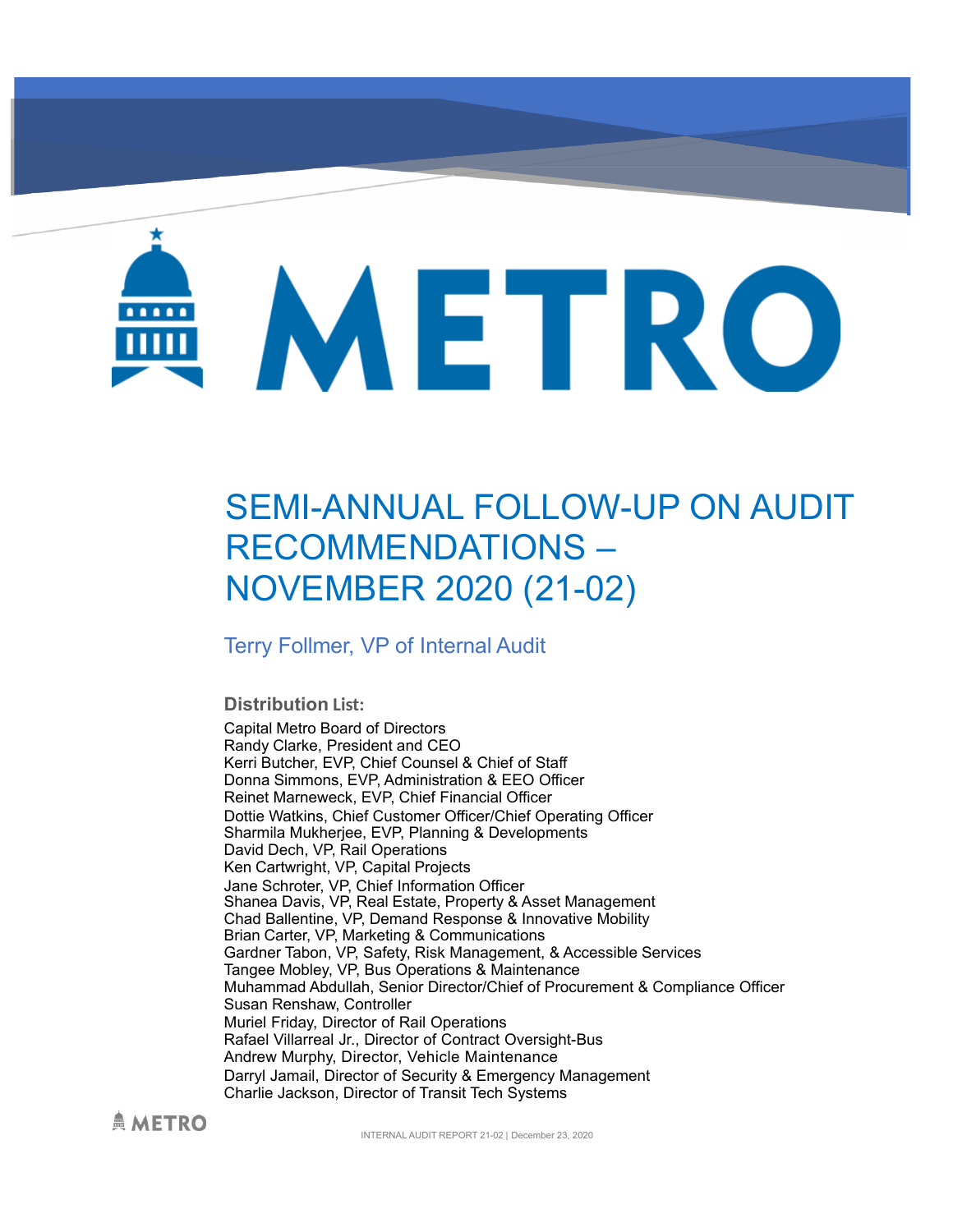# **Executive Summary**

As part of our annual Audit Plan approved by the Capital Metro Board, we conducted the semiannual status review of all open audit recommendations as of November 30, 2020. The follow up included 9 audit reports with a total of 37 recommendations. The audit objective and conclusion on the implementation of the corrective action plans follows.

# **Audit Objective & Scope**

The objective of the audit was to determine whether Management has successfully implemented action plans in response to the recommendations provided in internal audit reports. In order to monitor the disposition of audit recommendations, the Internal Audit Department conducts two follow-up audits (semi-annual) per fiscal year (May and November). This Report reflects the status as of November 30, 2020, for the outstanding Corrective Action Plans (CAP's) resulting from internal audits projects.

## **Conclusion on Corrective Action Plans**

We followed up on 37 recommendations from 9 different audit reports and have concluded that only 11 recommendations remain open and Management has action plans to implement the items listed as "In Process of Being Implemented". Table 1 listed below provides a summary breakdown of audit reports with open recommendations as of November 30, 2020.

| Table 1: Summary Status of Open Recommendations |                    |                                                                                            |                                            |                                  |                                              |                                                            |                              |  |  |  |  |
|-------------------------------------------------|--------------------|--------------------------------------------------------------------------------------------|--------------------------------------------|----------------------------------|----------------------------------------------|------------------------------------------------------------|------------------------------|--|--|--|--|
| Project<br>#                                    | <b>Report Date</b> | <b>Report Name</b>                                                                         | Total # of Audit<br><b>Recommendations</b> | Implemented<br>as<br>Recommended | In Process of<br><b>Being</b><br>Implemented | Rejected/<br>Management<br><b>Has Accepted</b><br>the Risk | % Action Plan<br>Implemented |  |  |  |  |
| 19-01                                           | 12/11/2018         | Commuter Rail - DMU<br>Maintenance Program,<br>Oversight of Herzog                         | $\overline{7}$                             | 7                                | $\Omega$                                     | 0                                                          | 100%                         |  |  |  |  |
| 19-05                                           | 4/5/2019           | Genfare Cash and Ticket<br>Controls                                                        | 5                                          | 4                                | 1                                            | $\Omega$                                                   | 80%                          |  |  |  |  |
| 19-07                                           | 8/14/2019          | Capital Project<br><b>Expenditure Controls</b>                                             | $\overline{4}$                             | 4                                | $\mathbf{0}$                                 | $\Omega$                                                   | 100%                         |  |  |  |  |
| 19-08                                           | 9/30/2019          | <b>Commuter Rail</b><br><b>Operations- Contract</b><br>Management & Oversight<br>of Herzog | $\overline{2}$                             | $\overline{2}$                   | $\Omega$                                     | $\Omega$                                                   | 100%                         |  |  |  |  |
| 19-09                                           | 10/31/2019         | Sox Controls Audit-<br>Miscellaneous Revenue                                               | 6                                          | 5                                | 1                                            | $\Omega$                                                   | 83%                          |  |  |  |  |
| $20 - 02$                                       | 4/24/2020          | <b>IT End Point Management</b>                                                             | $\overline{4}$                             | 4                                | $\Omega$                                     | $\Omega$                                                   | 100%                         |  |  |  |  |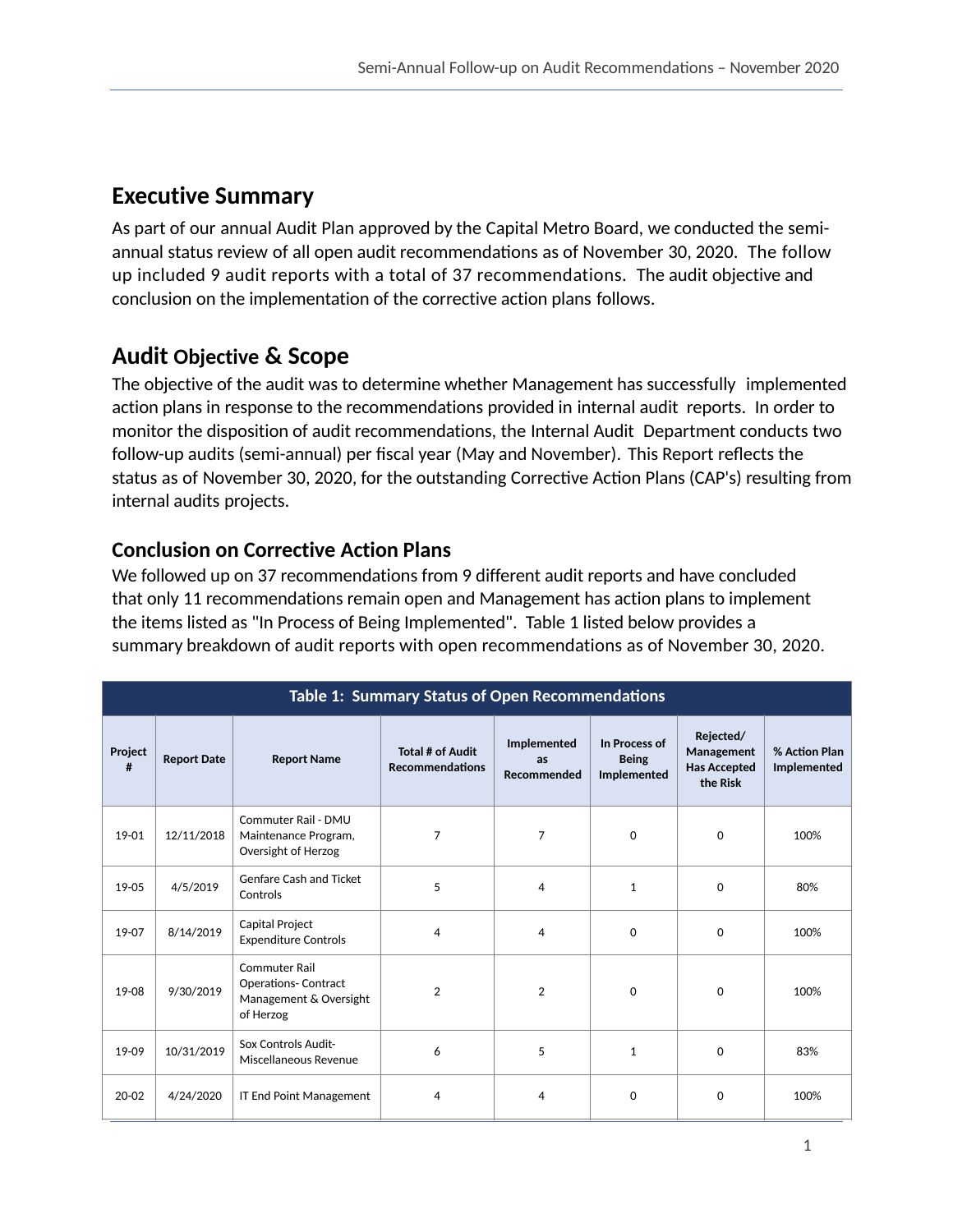Semi-Annual Follow-up on Audit Recommendations - November 2020

| 20-03         | 3/9/2020 | OrbCAD Incident/Accident<br><b>Process Review</b> | 3  | $\mathbf 0$ | 3  | 0 | 0%  |
|---------------|----------|---------------------------------------------------|----|-------------|----|---|-----|
| 20-05         | 8/3/2020 | Fuel Management &<br><b>Controls Audit</b>        | 4  | $\Omega$    | 4  | 0 | 0%  |
| 20-06         | 6/8/2020 | OrbCAD Service Delays<br><b>Process Review</b>    | ◠  | 0           | ↑  | 0 | 0%  |
| <b>TOTAL:</b> |          |                                                   | 37 | 26          | 11 | 0 | 70% |

In our opinion, Management has made reasonable progress in implementing the recommendations and open Corrective Action Plans. Additional details related to all open recommendations can be found in Appendix A.

This audit was conducted by the following staff members in the Capital Metro Internal Audit Department:

Sarah Daigle, Internal Auditor II (Project Lead) Jeannette Lepe, Internal Auditor II Terry Follmer, VP of Internal Audit

We want to thank Management for their support and good progress in implementing the open corrective action plans.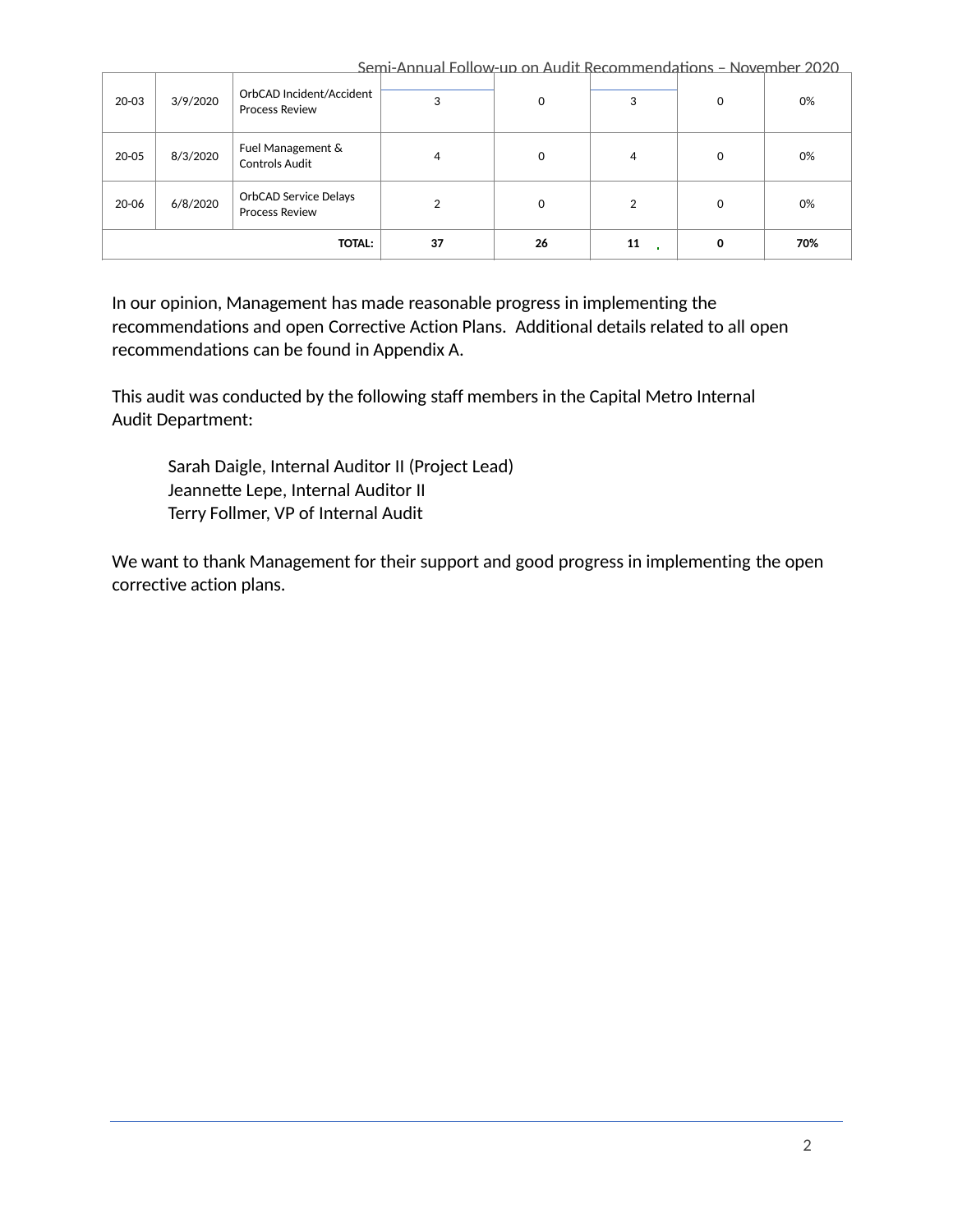### **APPENDIX A – DETAILS OF OPEN AUDIT RECOMMENDATIONS**

#### **Prior Recommendations and Audit Results**

As required by the Institute of Internal Auditors' International Professional Practices Framework, we have reviewed all open audit recommendations. Based on our review of 9 audits, we identified 11 open recommendations. Listed below are the open recommendations, along with the name of the audit report, report date, original recommendation, and Management's updated target completion date and comments.

#### **19-05 GENFARE CASH AND TICKET CONTROLS AUDIT** (4/5/2019 Report Issued with 5 Recommendations)

#### **RECOMMENDATION 2 – (Compare Genfare Ticket Sales to Cash**):

The Controller and Manager of Revenue should consider the following:

- a) Developing written standard operating procedures (SOP) covering the reconciliation and variance analysis related to farebox tickets and cash.
- b) The SOP should state the cadence as to how often the review is performed as well as establish tolerance levels to identify outliers.
- c) Ticket to cash variances outsides tolerance levels are researched with action plans to remediate as applicable.

**OPEN ACTION PLANS:** (*Susan Renshaw – Controller*) Management agreed with the recommendation above.

• **Management's Updated Target Completion Date & Comments:** 12/31/2020 Management has hired a consultant who is working on the procedures.

#### **19-09 SOX CONTROLS AUDIT – MISCELLANEOUS REVENUE** (10/31/2019 Report Issued with 6 Recommendations)

#### **RECOMMENDATION 5 – (Update Advertising Policy for Discounts)**

a) The VP of Marketing should update the advertising policy to include discounts for-profit organizations, and identify the necessary executive approvals (e.g. CFO, President, Chief Counsel) from outside the Marketing Department for these advertising discount exceptions.

**OPEN ACTION PLANS: (***Brian Carter, VP of Marketing***) Management agreed with the** recommendation above.

• **Management's Updated Target CompleBon Date and Comments:** 5/31/2021 Management has recently outsourced advertising to a third-party company. As a result, management is in the process of implementing new controls to ensure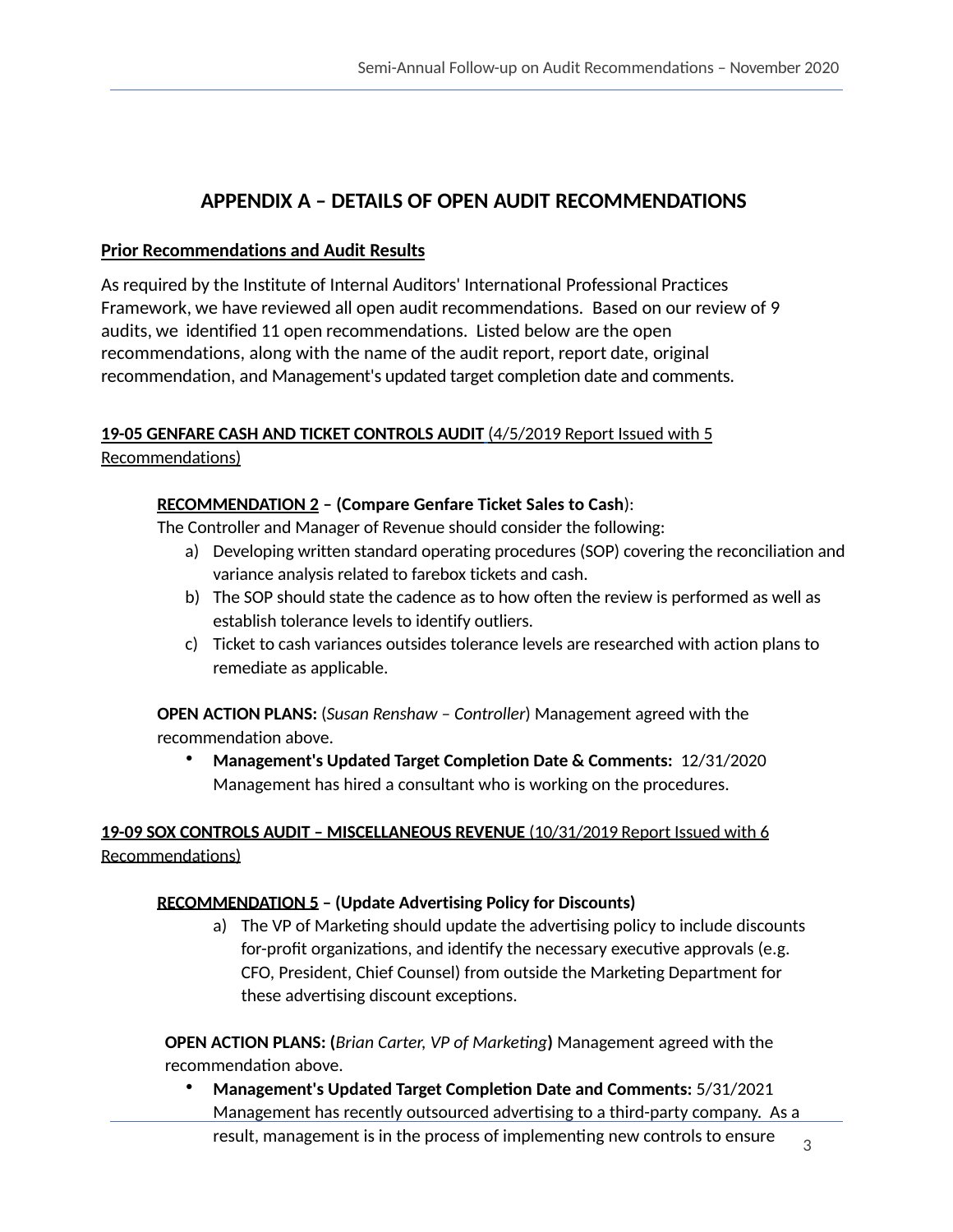#### **20-03 ORBCAD INCIDENT/ACCIDENT PROCESS REVIEW** (03/09/2020 Report Issued with 3 Recommendations)

#### **RECOMMENDATION 1 – (Disconnected Systems & No Comprehensive Database)**

The Director of Contract Oversight, IT Director of Transit Technology Systems and the Director of Risk Management will consider the following improvements:

- a) Establishing a single comprehensive database for all incident/accident data.
- b) Require MV to enter all data into the chosen single comprehensive database.
- c) Automate the flow of data from OrbCAD into the required Excel templates (e.g., Operator Report, Supervisor Report, etc.) that are saved to Sharepoint, thus requiring the Supervisor to only record new data and not have to rekey all data that is already captured in OrbCAD.

**OPEN ACTION PLANS: (***Rafael Villareal, Director of Contract Oversight***)** Management agreed with the recommendation above.

**Management's Updated Target Completion Date and Comments:** N/A - This action plan is not due until 9/30/21.

#### **RECOMMENDATION 2 – (Improve QA Oversight, Analysis and Monitoring)**

The Director of Contract Oversight, IT Director of Transit Technology Systems, and the Director of Risk Management should consider and evaluate the following process improvements:

- b) Ensure monitoring controls are established related to the accuracy and timeliness of data provided by MV. If possible, implement automated controls related to QA oversight, performance metrics and any PDC's (Performance Deficiency Credits).
- c) As part of the process redesign, identify critical fields (e.g. Incident #, Date, Operator ID, etc.) and ensure appropriate audit trail is captured as to who/when critical data is changed/updated in the system to ensure accountability. Determine which data fields should be: locked and cannot be updated in which fields are required to be completed in order to proceed, etc.
- d) Develop controls to ensure that data recorded in OrbCAD matches the data captured in the RiskMaster system. If events are reclassified from incident to accident or vice versa, ensure that both systems are updated with final classification between Incident or Accident.

**OPEN ACTION PLANS: (***Rafael Villareal, Director of Contract Oversight***)** Management agreed with the recommendation above.

• **Management's Updated Target CompleBon Date and Comments:** 5/31/2021 Management recently conducted brainstorming meetings, created a flowchart, and reviewed examples of issues to help improve the OrbCAD accident/incident process. Management is in process of developing additional OrbCAD controls.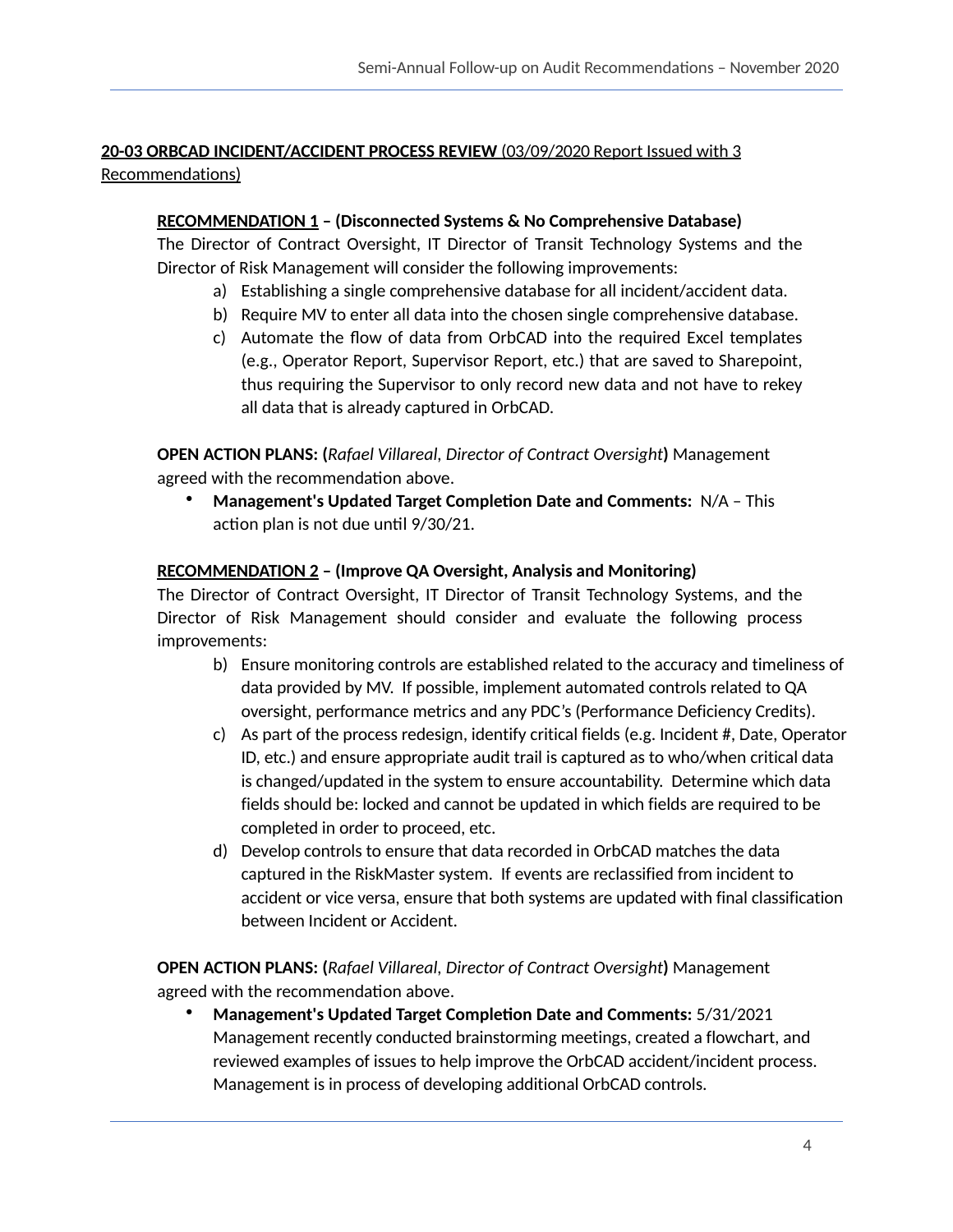#### **RECOMMENDATION 3 – (Automate Reporting Out of Systems)**

The Director of Contract Oversight, IT Director Transit Technology Systems and the Director of Risk Management, should consider and evaluate the following improvements:

- a) Request the IT Departments Report Writing Team to develop required pre-printed reports (e.g., monthly reports as well as daily Operator/Supervisor Reports, etc.) out of OrbCAD and/or RiskMaster based upon which system is designated the system of record with all comprehensive data.
- b) Review for additional monitoring needs (i.e., Capital Metro and MV) and develop additional reports as necessary to improve MV oversight and improve efficiencies.
- c) Ensure that the original Incident  $#$  automatically assigned by the OrbCAD system is properly captured in other reports and systems for appropriate tracking purposes

**OPEN ACTION PLANS: (***Rafael Villareal, Director of Contract Oversight***)** Management agreed with the recommendation above.

**Management's Updated Target Completion Date and Comments: N/A – This action** plan is not due until 9/30/21.

#### **20-05 FUEL MANAGEMENT & CONTROLS AUDIT** (8/03/2020 Report Issued with 4 Recommendations)

#### **RECOMMENDATION 1 – (Update Fueling Procedures & Improve Gasboy Controls**):

The Chief Customer Officer/Chief Operating Officer, VP of Bus Operations & Maintenance, Director of Vehicle Maintenance, Director of Security & Emergency Management, and VP of Demand Response and Innovative Mobility should complete the following:

- a) Assign a single member of management with direct responsibility over the entire Capital Metro fuel system and program.
- b) Update the Fueling Procedures to reflect current practices and expectations for all users.
- c) Each department and respective service provider should determine which positions have a need to dispense fuel and formalize this into a written document. Additionally, review the Vehicle ID's and 434 Fueler ID's with access to pump fuel and eliminate any that are unnecessary.
- d) Request that the service providers send list of terminations to Gasboy administrators on at least a monthly basis to ensure they are removed from the system in a timely manner.
- e) Ensure the security camera facing the gas pump at 2910 is functioning and repaired.
- f) Establish monitoring controls for dispensing fuel at 817 Paratransit location since there is no Gasboy system.
- g) Identify a process for establishing a monthly review of fuel data for security vehicles to monitor consumption and review for reasonableness.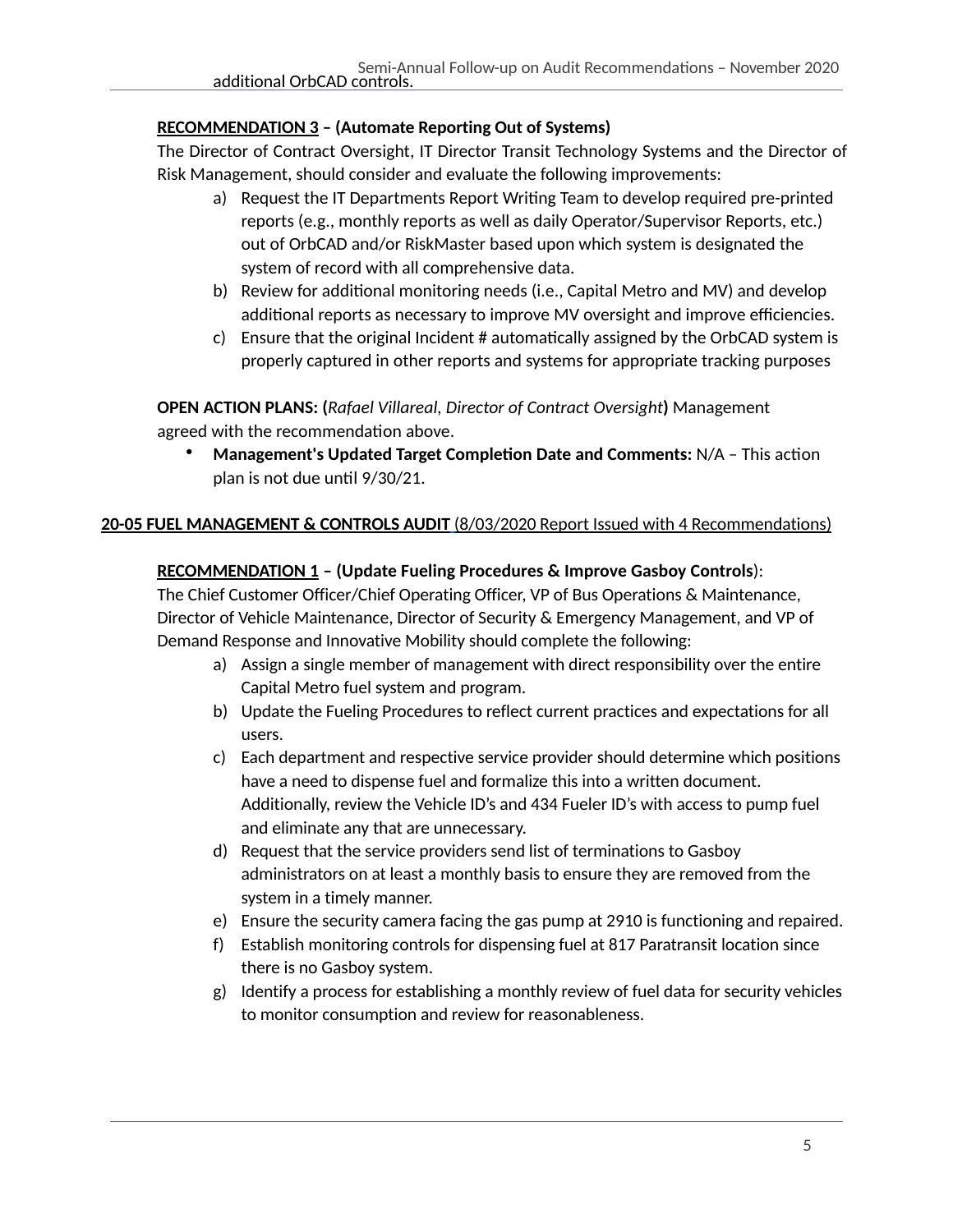agreed with the recommendation above.

• **Management's Updated Target Completion Date & Comments:** N/A – This action plan is not due until 3/31/2021.

#### **RECOMMENDATION 2 – (Improve Data Analytics & Investigate Unusual Variances)**:

The VP of Bus Operations & Maintenance and Director of Vehicle Maintenance should complete the following:

- a) CMTA monitoring should include data analytics to identify unusual trends and outliers that might indicate theft or improper fueling on an annual basis and send results to each department for further investigation.
- b) Evaluate configuration of Gasboy system to prevent the following: wrong fuel (diesel or unleaded) for Vehicle ID; blank fueler ID; blank Vehicle ID; and vehicles with unusual odometer/hubodometer mileage.

**OPEN ACTION PLANS:** (*Tangee Mobley – VP, Bus Operations & Maintenance*) Management agreed with the recommendation above.

• **Management's Updated Target Completion Date & Comments:** N/A – This action plan is not due until 3/31/2021.

#### **RECOMMENDATION 3 – (Special Equipment Code For Fueling Not Monitored**):

The VP of Bus Operations & Maintenance, Director of Vehicle Maintenance, and VP of Demand Response and Innovative Mobility should complete the following:

- a) Appoint one CMTA employee responsible for reviewing and monitoring all three of the special equipment codes.
- b) If possible, set a quantity limit for the special equipment codes in Gasboy to help prevent improper fueling over 10 gallons.
- c) Location 509 data analytics and unusual usage of fuel should be shared with Paratransit for possible investigation.

**OPEN ACTION PLANS:** (*Tangee Mobley – VP, Bus Operations & Maintenance*) Management agreed with the recommendation above.

• **Management's Updated Target Completion Date & Comments:** N/A – This action plan is not due until 3/31/2021.

#### **RECOMMENDATION 4 – (Improve Controls for Overrides**):

The VP of Bus Operations & Maintenance and Director of Vehicle Maintenance should complete the following:

- a) Appoint a CMTA employee with responsibility for monitoring all overrides to ensure that the service providers and Cap Metro staff are tracking the reasons for overrides and working towards reducing overrides.
- b) If possible, add a system control to Gasboy that only allows overrides to be performed by supervisor Fueler ID's.
- c) Change the override codes on a yearly basis and delete the override code for test equipment since it was only used twice.